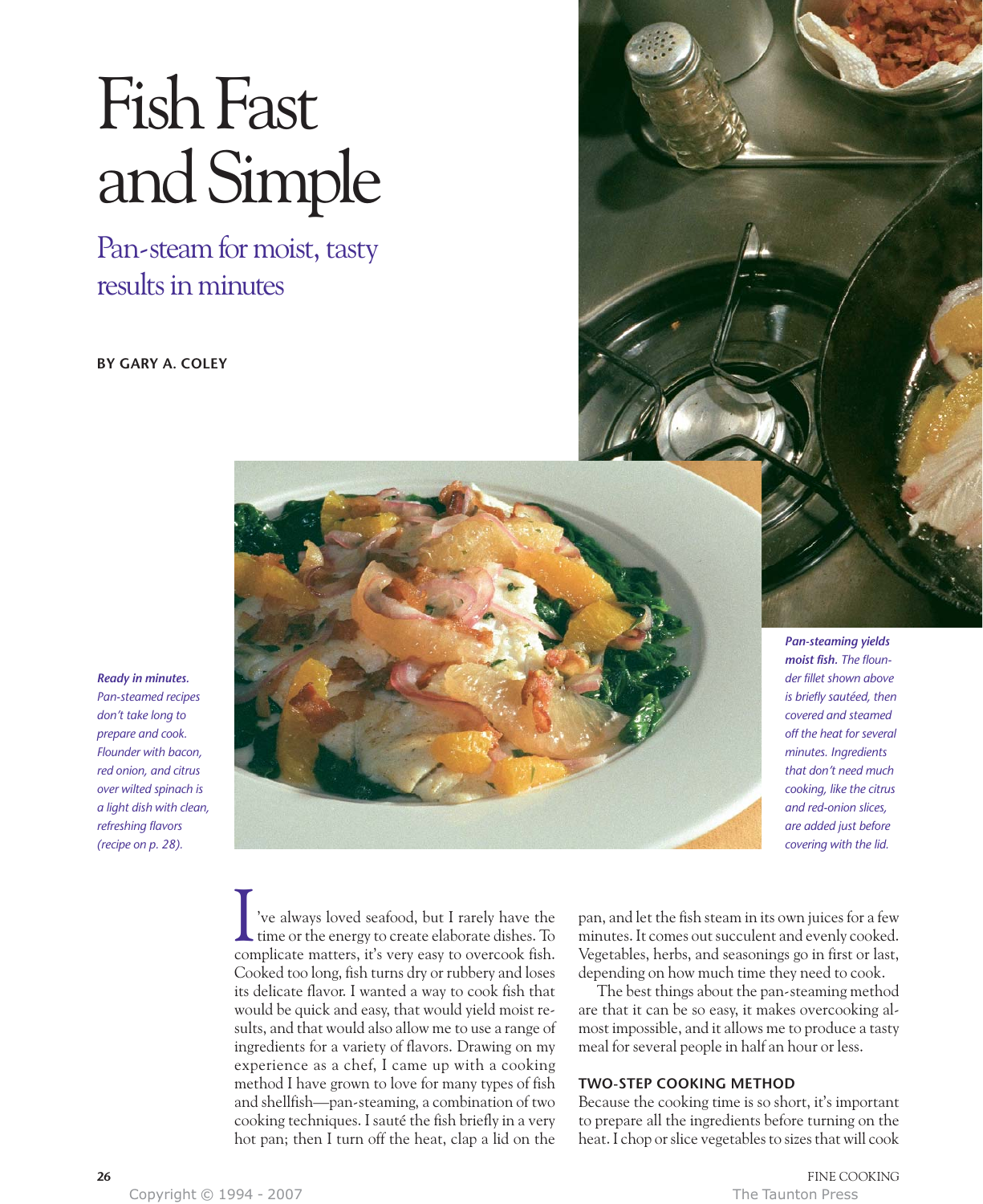

quickly, mince garlic and herbs, and get all my seasonings within arm's reach, ready to add to the pan.

The equipment for pan-steaming is simple and basic—a heavy pan or skillet, eight to ten inches across, with a tight-fitting lid. A heavy pan is important because it must retain as much heat as possible to continue cooking the fish after the heat has been turned off. My cast-iron skillet works like a dream.

When I'm ready to cook, I set my skillet over high heat, add a few tablespoons of oil, and wait two minutes. The pan is hot enough when the surface of the oil starts to move, or when a drop of cold water bounces around as soon as it hits the oil. For scallops, I like to get the pan even hotter because I want to sear them to a golden brown, so I wait until the oil starts to smoke just a little.

Whether I'm cooking shellfish or fish, I sear it on one side, turn it, cover the pan, and turn off the heat. The fish continues to cook in the residual heat, leaving me with a succulent piece of flesh that isn't hard or dry. If your stove is electric, be sure to take the pan off the burner when you turn off the heat. Otherwise, the fish will overcook.

### **SELECTING FISH**

Pan-steaming works for almost any kind of shellfish or fillet. I get best results with fish that isn't too large



or too thick (half an inch or less for fillets). I even cook fish steaks this way, but I sauté them longer to ensure they get done.

The farmers' market (we're blessed with several here in Atlanta) is my usual inspiration. I go to the seafood section and choose what looks good, always searching for the freshest product of the day. Smell the fish; it should smell fresh and not strong.

**Shellfish—**Shrimp, scallops, mussels, oysters, clams, and crayfish all cook very fast, in just several minutes in most cases. Always remove shellfish from their shells before pan-steaming. When peeling shrimp, though, I like to leave the shell on the last little tail section because I like the look. Most types of scallops, typically sold without their shells, are great for pan-steaming. Sea scallops are my favorite because they're more tender and usually have more flavor than bay scallops. Also, since sea scallops are large, I'm less liable to overcook them. If you use bay scallops, the larger ones are better than the tiny ones, which cook too fast and can get very dry.

**Fillets—**If no thicker than half an inch, fillets can cook as quickly as shellfish. Even thicker fillets take no more than ten minutes from the time I put them in the pan. Before cooking fillets, I check for bones by running my fingertips over the flesh. I remove any I find by pulling them out with a pair of tweezers (see the photo on p. 28).

**Steaks—**I opt for fish steaks that are about threequarters to an inch thick. Thicker steaks need a little longer time over direct heat to ensure that they're cooked through to the center. For example, I cook soy-marinated mackerel steaks for five minutes before turning them. Then I cut off the heat and put the lid on for another five minutes.

*First, sauté ingredients that need longer cooking. Vegetables or seasonings that need cooking to soften them or to release their flavors go in first. Here, onions, tomatoes, olives, capers, and jalapeños are sautéed for Red Snapper Vera Cruz (recipe on p. 29).*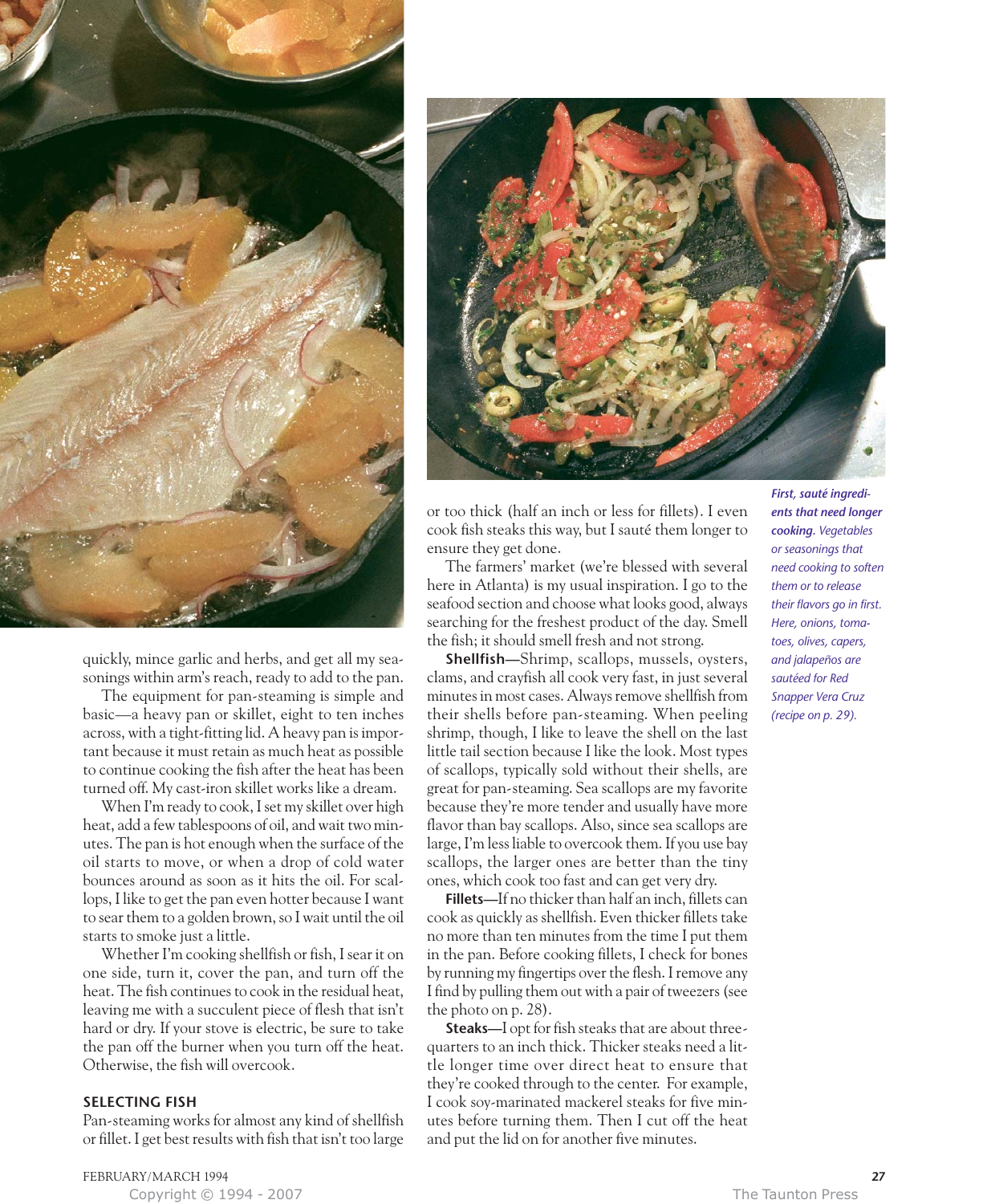

*Check fillets for bones. Some fish, like red snapper, hold tightly to a few of their bones. Heavyduty tweezers or small needle-nose pliers are good for pulling out recalcitrant bones.*

*A piquant medley tops Red Snapper Vera Cruz. Olives, jalapeños, and capers add punch to simmered tomatoes and onions, while cinnamon, cloves, and bay leaf lend an aromatic Caribbean flavor.*



## **ADDING OTHER INGREDIENTS**

When I prepare seafood this way, I let my imagination run wild. The flavors and ingredients that can be added are as varied as the seafood itself. Some that I like to use are fresh herbs, garlic, olives, capers, tomatoes, mushrooms, and the juice and zest of lemons and limes.

When to add other ingredients depends on how much they need to be cooked. For example, I'll sauté sliced mushrooms or onions first, let them cook until they're almost done, then push them to the side and add my fish. Tomatoes can go in either before or after the fish, depending on whether I want to cook them down or just heat them. Sometimes I cook other ingredients first, and then remove them from the pan, either because they'd burn (like the bacon in the flounder recipe below) or because they release liquid that would interfere with the sautéing of the fish. For example, I make the tomato topping for the Red Snapper Vera Cruz first, and then empty it into a dish while I sear the fish. In most cases, though, sauces are simple: usually the pan juices reduced over high heat after the seafood has been removed.

**Scallops with basil and tomatoes—**I know it's the middle of winter, but I'd like to tell you about one of my favorite pan-steamed recipes, a simple combination of sea scallops, fresh basil, and vineripened tomatoes. You'll just have to wait until summer to try it.

To serve two people, use about twenty large sea

scallops, two medium tomatoes and eight to ten basil leaves. Peel the tomatoes, cut them in quarters, squeeze out the juice and seeds, then roughly chop the flesh. Cut the basil into strips. Rinse the scallops and season them with salt, white pepper, and a squeeze of lemon juice. When everything's ready, heat a few tablespoons of olive oil in your pan. When it's just barely smoking, pat the scallops dry and add them to the pan. They brown almost immediately. Turn them over and add the tomatoes and basil. Shake the pan to disperse the ingredients evenly and season with salt and pepper. Remove the pan from the heat, put the lid on, and let everything steam for four or five minutes. The whole process takes less than a quarter of an hour. Serve the scallops over pasta with a sprinkling of Parmesan.

# *FLOUNDER FILLETS WITH BACON, RED ONION, AND CITRUS OVER WILTED SPINACH*

This dish is almost a complete meal. Serve it with small, boiled red potatoes, a salad, and good bread. A California sauvignon blanc with a fair amount of acidity, one that has pronounced herbal or grassy overtones, would hold up well to the citrus and onions. *Serves four.*

*4 flounder fillets, 6 to 7 oz. each*

- *2 oranges (or 12 to 16 segments)*
- *2 grapefruit (or 12 to 16 segments)*
- *8 slices lean bacon, diced into 1⁄4-in. pieces 1⁄2 tsp. salt*
- *1⁄4 tsp. white pepper*
- *1 large or 2 medium red onions, sliced as thin as possible*
- *1 Tbs. chopped fresh tarragon*
- *1 to 11⁄4 lb. fresh spinach, washed and drained*